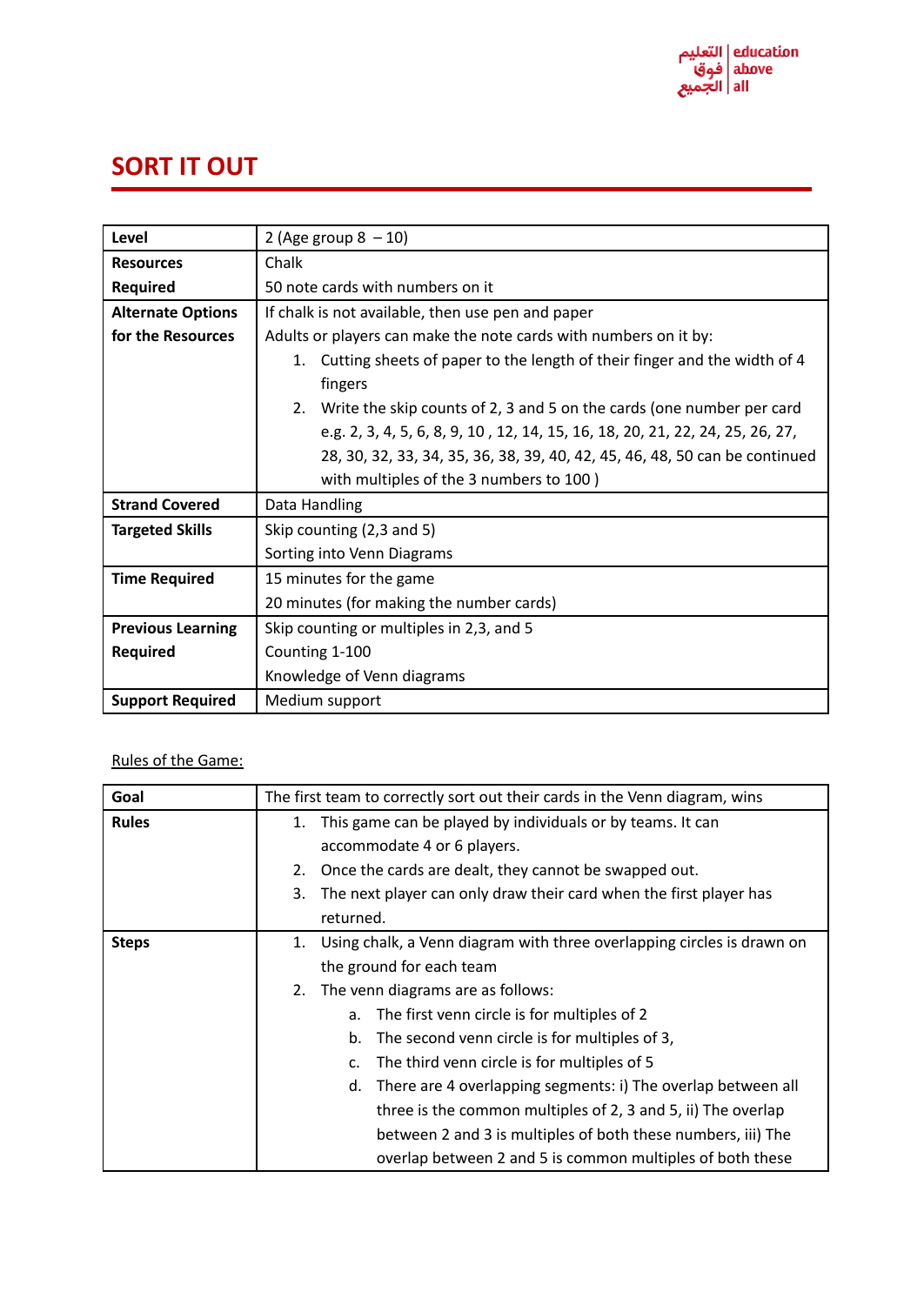

|                      | numbers and the iv) The overlap between 3 and 5 is common                        |
|----------------------|----------------------------------------------------------------------------------|
|                      | multiples of both these numbers                                                  |
|                      |                                                                                  |
|                      | Each team or player is handed half of the total cards e.g. 17 cards with 1<br>3. |
|                      | remaining bonus card for the player or team that finishes first and has          |
|                      | to quickly sort it out into their venn diagram                                   |
|                      | The player or team that finished their 17 cards first, can take the bonus<br>4.  |
|                      | card and sort it into the venn diagram                                           |
|                      | This round ends when the first team has correctly placed all their cards<br>5.   |
|                      | in their venn diagrams and the one to finish the quickest and most               |
|                      | accurately wins                                                                  |
| Images or            |                                                                                  |
| <b>Illustrations</b> |                                                                                  |
|                      |                                                                                  |
|                      |                                                                                  |
|                      | Multiples<br>of 2 and 3                                                          |
|                      |                                                                                  |
|                      | Multiples of 2<br>Multiples of 3                                                 |
|                      | All                                                                              |
|                      | <b>Multiples</b>                                                                 |
|                      | Multiples<br>of 2 and 5<br>of 3 and 5                                            |
|                      |                                                                                  |
|                      |                                                                                  |
|                      | Multiples of 5                                                                   |
|                      |                                                                                  |
|                      |                                                                                  |
|                      |                                                                                  |
|                      |                                                                                  |
| Variations of the    | The game can be played with any categories e.g. odd-even, prime numbers etc.     |
| Game                 |                                                                                  |
| <b>Enrichment</b>    | Include multiples of 4s and 6s as well                                           |
| Simplification       | Simpler Venn diagram:                                                            |
|                      |                                                                                  |
|                      |                                                                                  |
|                      |                                                                                  |
|                      |                                                                                  |
|                      |                                                                                  |
|                      |                                                                                  |
|                      | Multiples of 2<br>Multiples of 3<br>Both                                         |
|                      |                                                                                  |
|                      |                                                                                  |
|                      |                                                                                  |
|                      |                                                                                  |
|                      |                                                                                  |